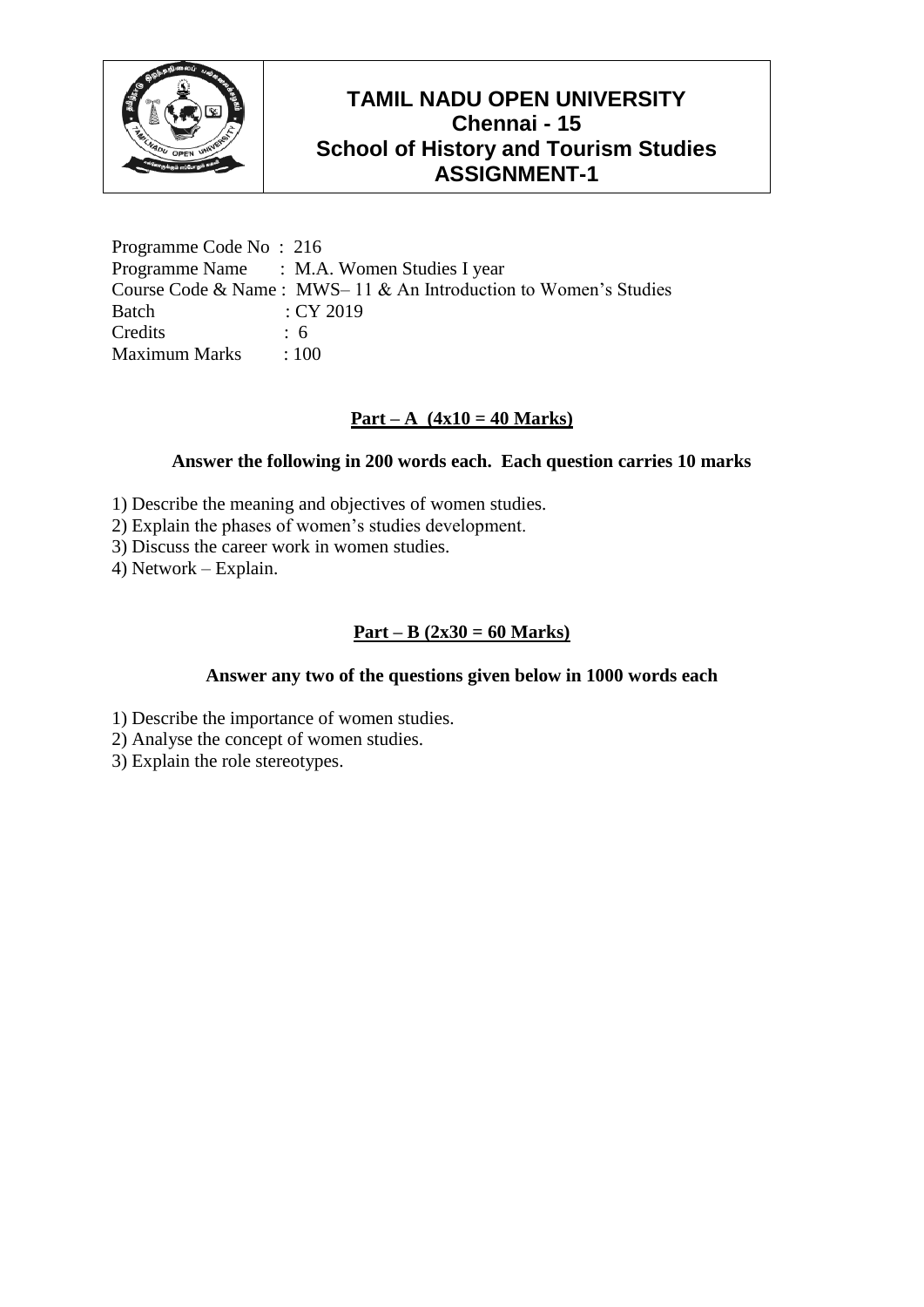

Programme Code No : 216 Programme Name : M.A. Women Studies I year Course Code & Name : MWS– 11 & An Introduction to Women's Studies Batch : CY 2019 Credits 6 Maximum Marks : 100

# **Part – A (4x10 = 40 Marks)**

#### **Answer the following in 200 words each. Each question carries 10 marks**

- 1) Estimate the women's studies in India.
- 2) Critically analyse the women's studies programmes in India.
- 3) Bring out the major activities of women's studies Institutions in India.
- 4) Outline the women's universities in India.

## **Part – B (2x30 = 60 Marks)**

#### **Answer any two of the questions given below in 1000 words each**

- 1) Feminism Explain.
- 2) Give an account of Marriage and sexuality.
- 3) Explain the UNESCO.

.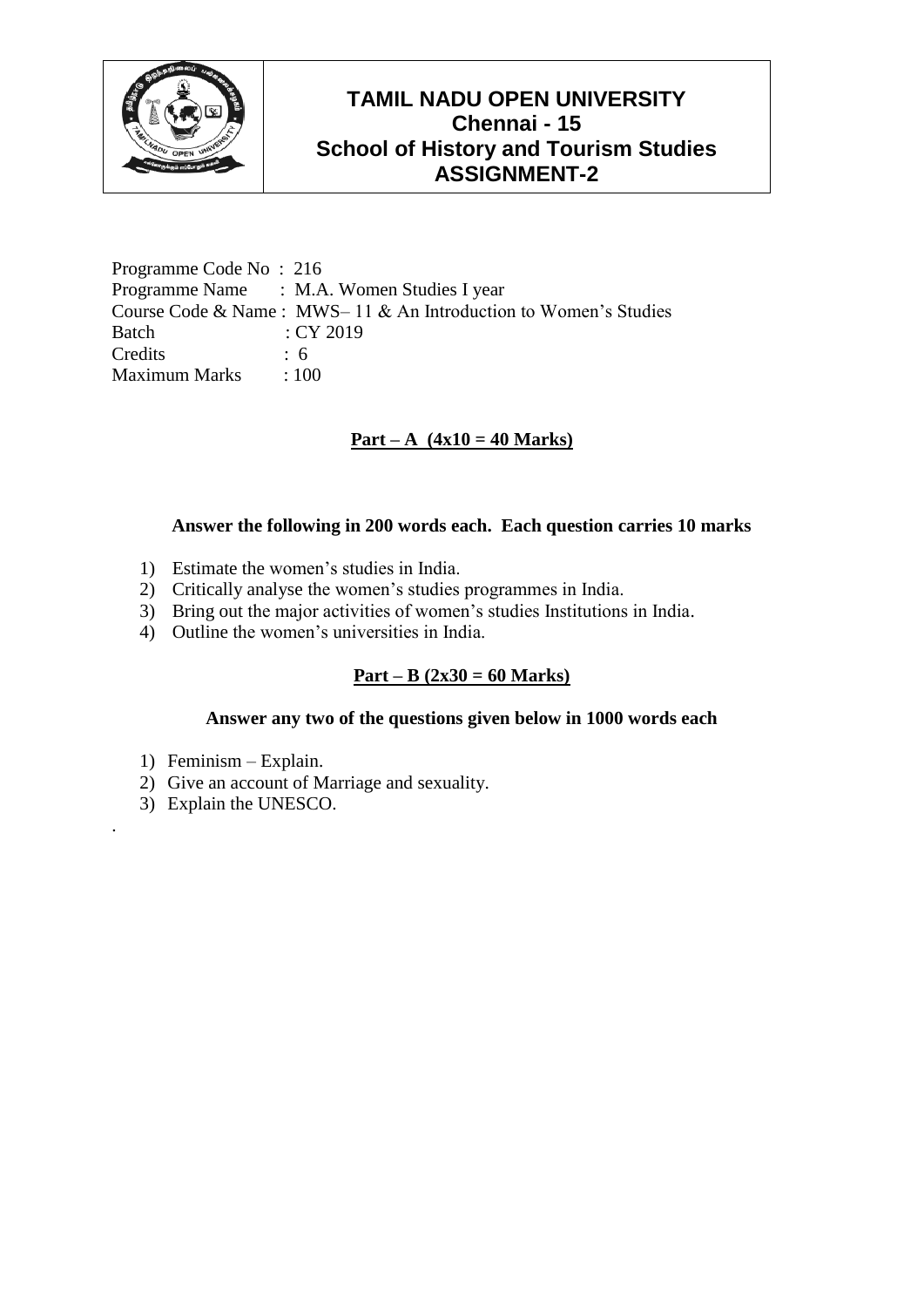

Programme Code No : 216 Programme Name : M.A. Women Studies I year Course Code & Name : MWS– 11 & An Introduction to Women's Studies Batch : CY 2019 Credits : 6 Maximum Marks : 100

# **Part – A (4x10 = 40 Marks)**

### **Answer the following in 200 words each. Each question carries 10 marks**

- 1) What are the significant role of the co-ordinators and field officers in NGO.
- 2) Discuss the various committees on the status of women.
- 3) Explain the central social welfare board.
- 4) Write an essay on International decade for Women.

## **Part – B (2x30 = 60 Marks)**

- 1) Explain the department of business administration.
- 2) Explain the Superintendents and Probation officers.
- 3) Describe the National Commissions for women.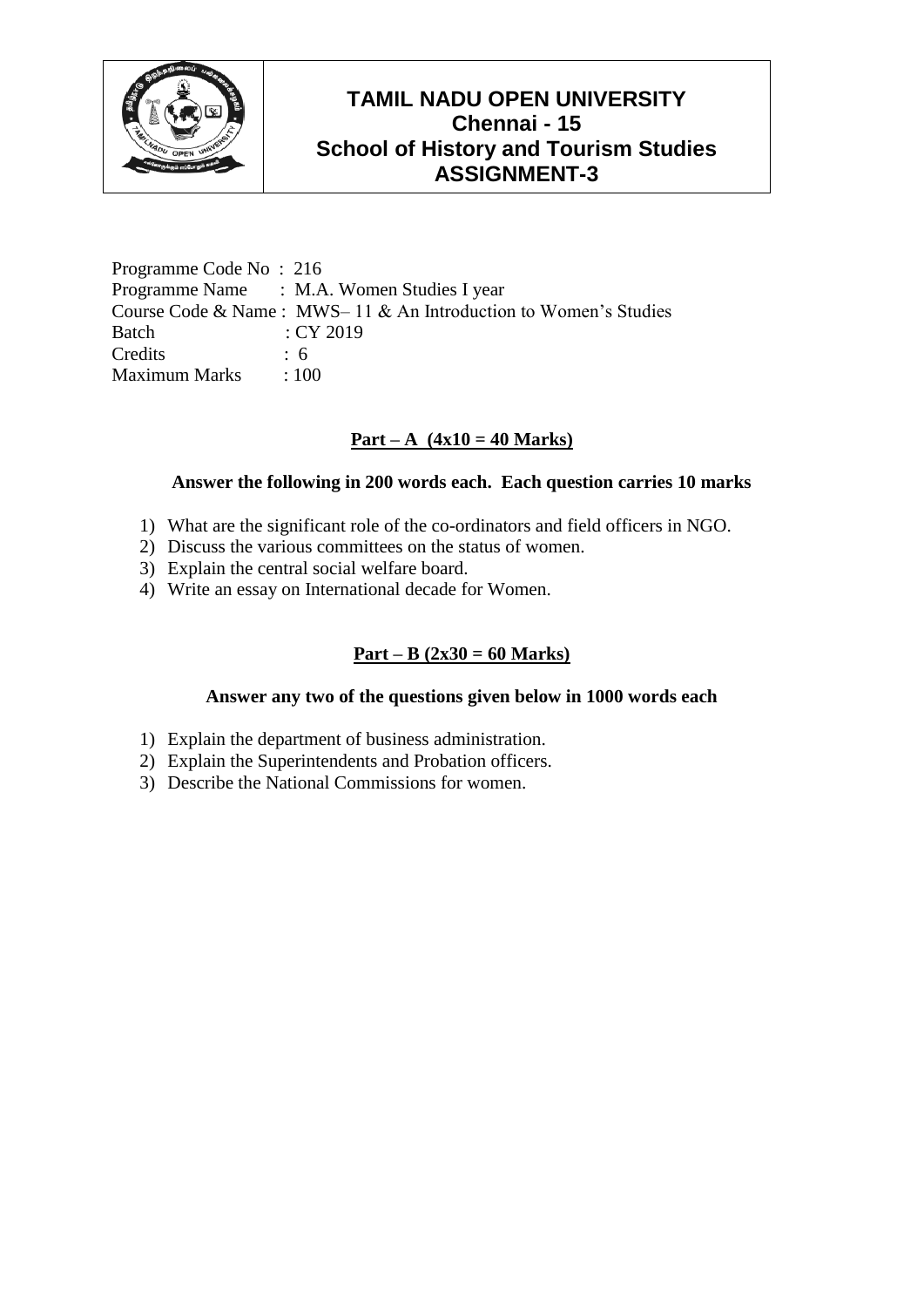

Programme Code No : 216 Programme Name : M.A. Women Studies I year Course Code & Name : MWS– 12 & Women's Movement and Feminism Batch : CY 2019 Credits : 6 Maximum Marks : 100

### **Part – A (4x10 = 40 Marks)**

#### **Answer the following in 200 words each. Each question carries 10 marks**

- 1) Give a brief an account of second wave of feminism.
- 2) Androcentrism Explain.
- 3) What is Gynocentric? Discuss.
- 4) What do you know about Misogyny?

### **Part – B (2x30 = 60 Marks)**

- 1) Explain the meaning and definition of Feminism.
- 2) Explain the first wave of feminism.
- 3) Write an essay on Patriarchy and Martiarchy.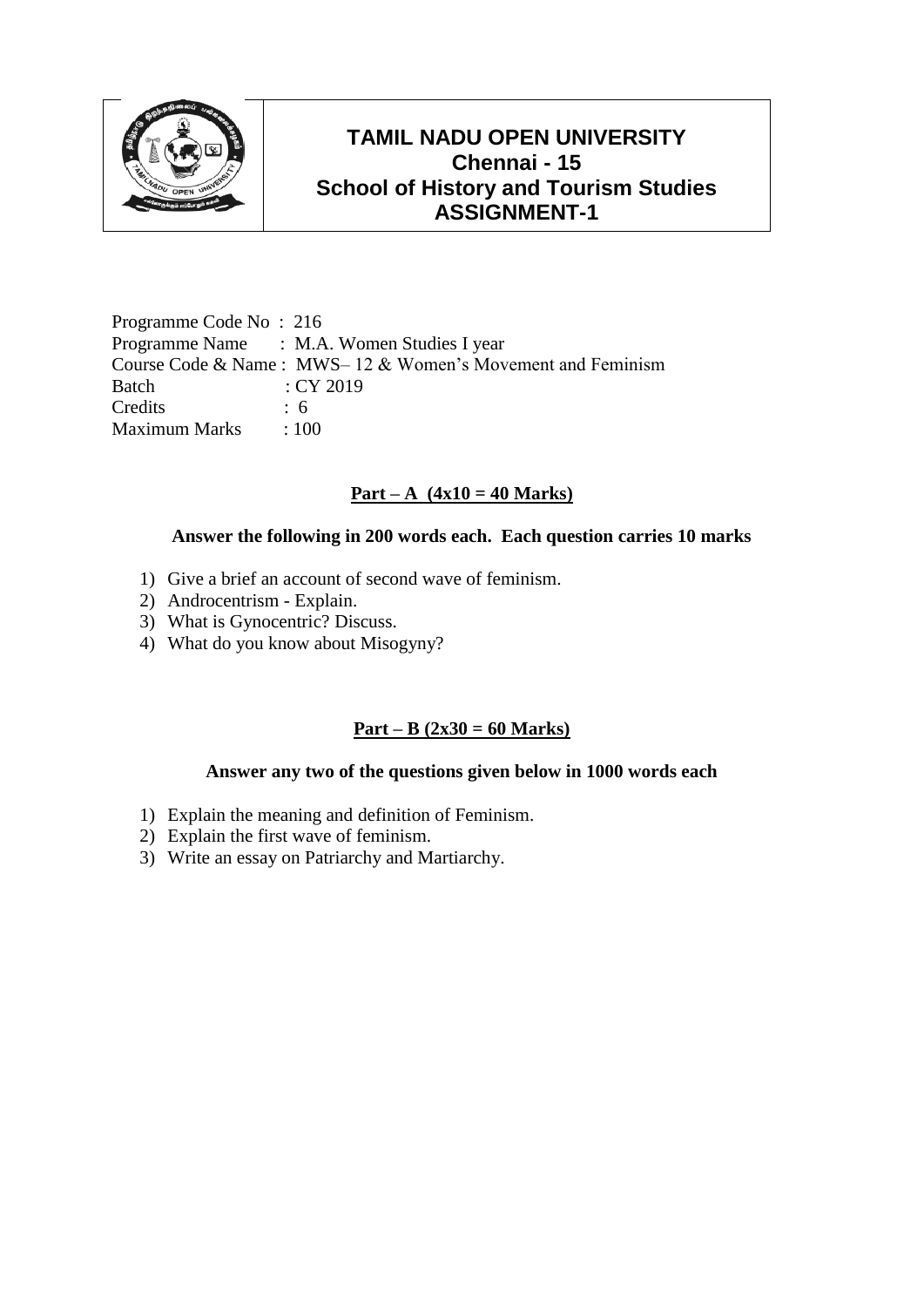

Programme Code No : 216 Programme Name : M.A. Women Studies I year Course Code & Name : MWS– 12 & Women's Movement and Feminism Batch : CY 2019 Credits : 6 Maximum Marks : 100

# **Part** – **A**  $(4x10 = 40$  Marks)

### **Answer the following in 200 words each. Each question carries 10 marks**

- 1) Explain the meaning and definition of Feminism.
- 2) Write in detail about the Feminism, origin and its history.
- 3) Discuss about Maternal Wall.
- 4) Bring out the psychoanalytical feminism.

## **Part – B (2x30 = 60 Marks)**

- 1) Explain the term difference feminism.
- 2) Point out the Biological Determinism.
- 3) Describe the radical feminism.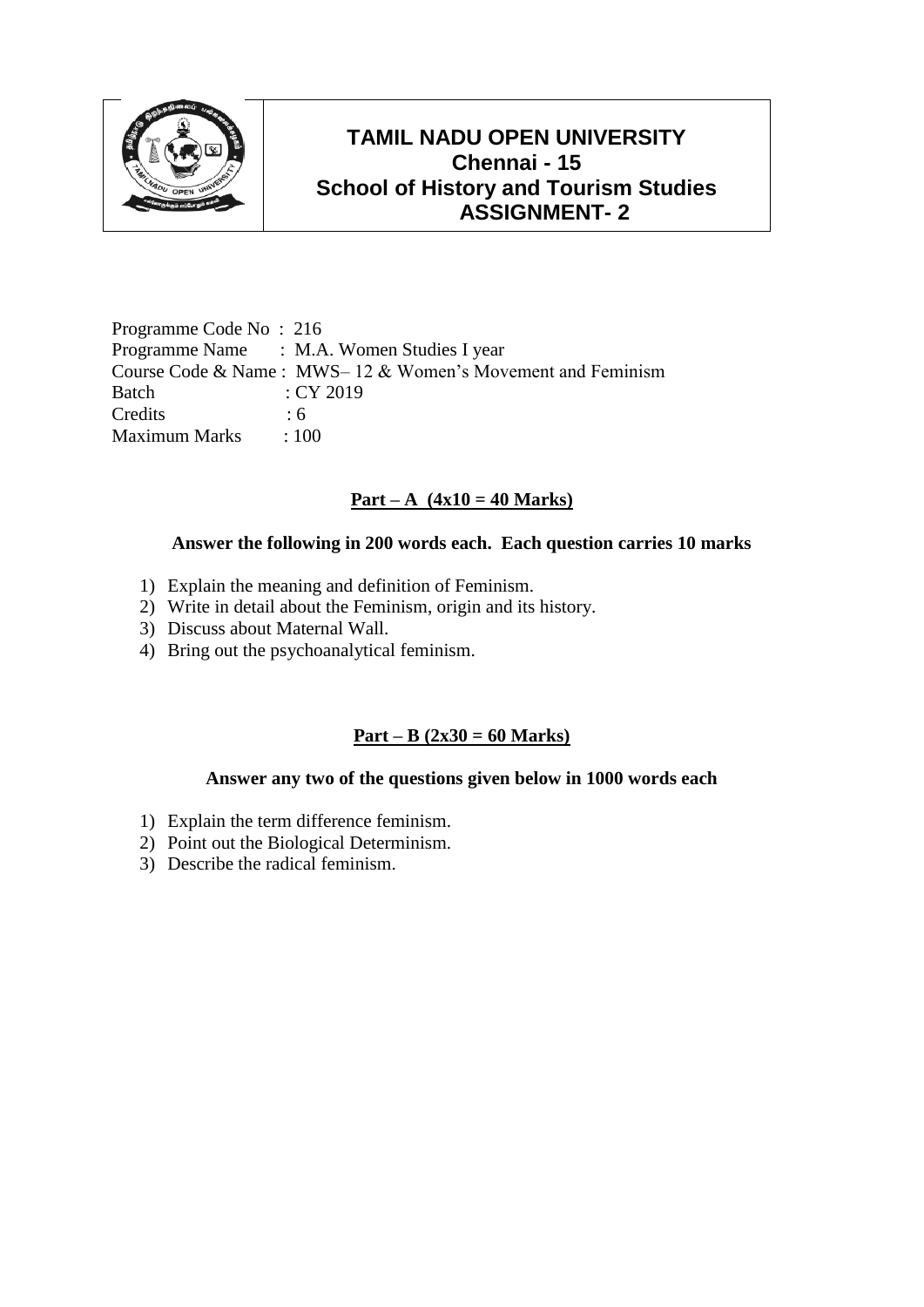

Programme Code No : 216 Programme Name : M.A. Women Studies I year Course Code & Name : MWS– 12 & Women's Movement and Feminism Batch : CY 2019 Credits : 6 Maximum Marks : 100

## **Part** – **A**  $(4x10 = 40$  Marks)

### **Answer the following in 200 words each. Each question carries 10 marks**

- 1) What are the difficulties faced by Women's Organizations.
- 2) Explain the Women Suffrage movement.
- 3) Point out the role of women in the freedom movement.
- 4) Describe about Female Education.

## **Part – B (2x30 = 60 Marks)**

- 1) Write an essay on Black feminism.
- 2) Analyse the Women's Liberation Movement.
- 3) Write an essay on Women's Movement in England.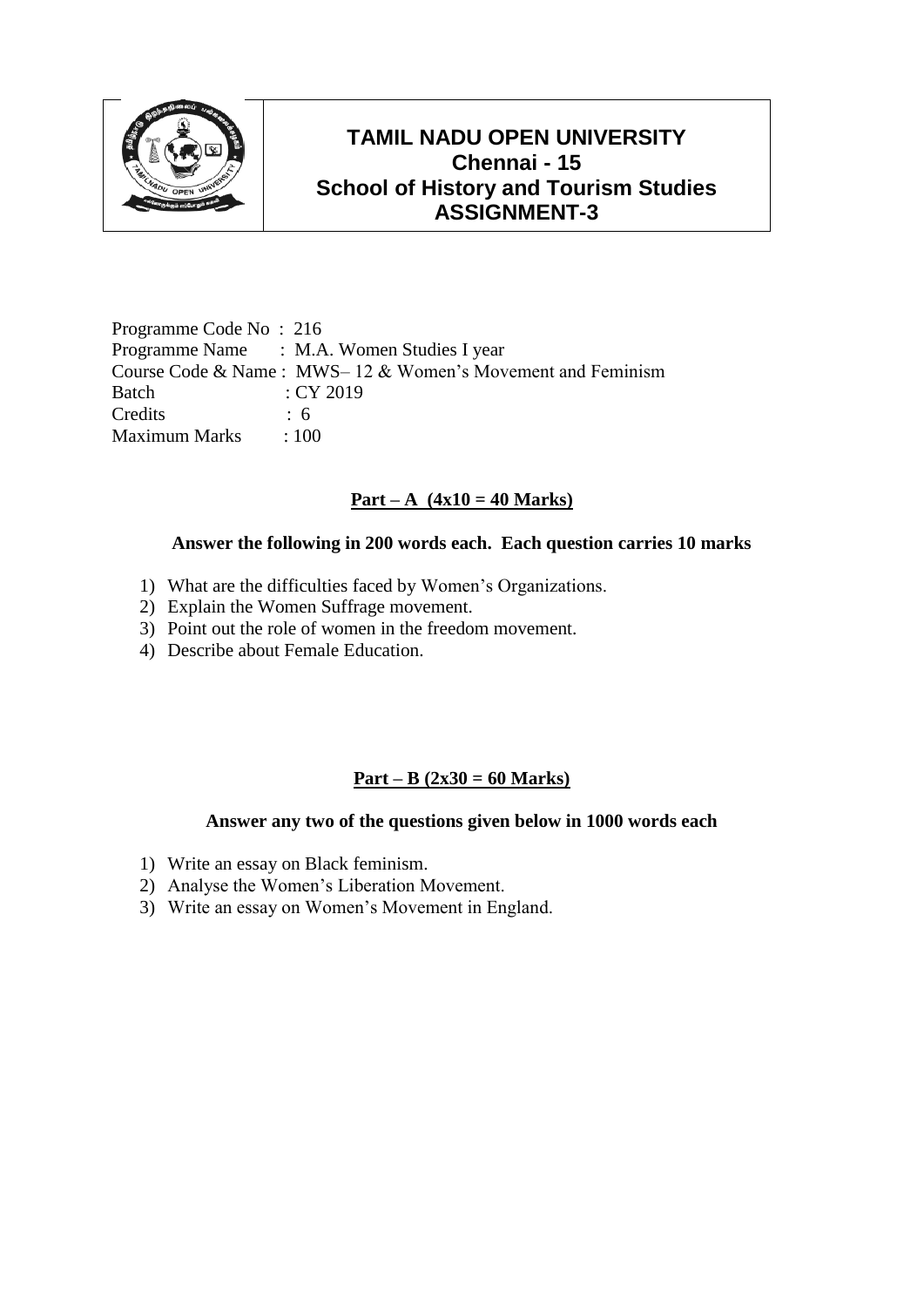

Programme Code No : 216 Programme Name : M.A. Women Studies I year Course Code & Name : MWS– 13 & Women and Empowerment Batch : CY 2019 Credits · 8 Maximum Marks : 100

## **Part – A (4x10 = 40 Marks)**

### **Answer the following in 200 words each. Each question carries 10 marks**

- 1) Assess the Framework for Women Empowerment.
- 2) Explain the levels of empowerment of women.
- 3) What do you mean by the need for social empowerment of women?
- 4) Analyse the problems and possible solutions of women.

## **Part – B (2x30 = 60 Marks)**

- 1) Explain the levels of Empowerment.
- 2) Discuss the political empowerment.
- 3) Describe women's relationship with environment.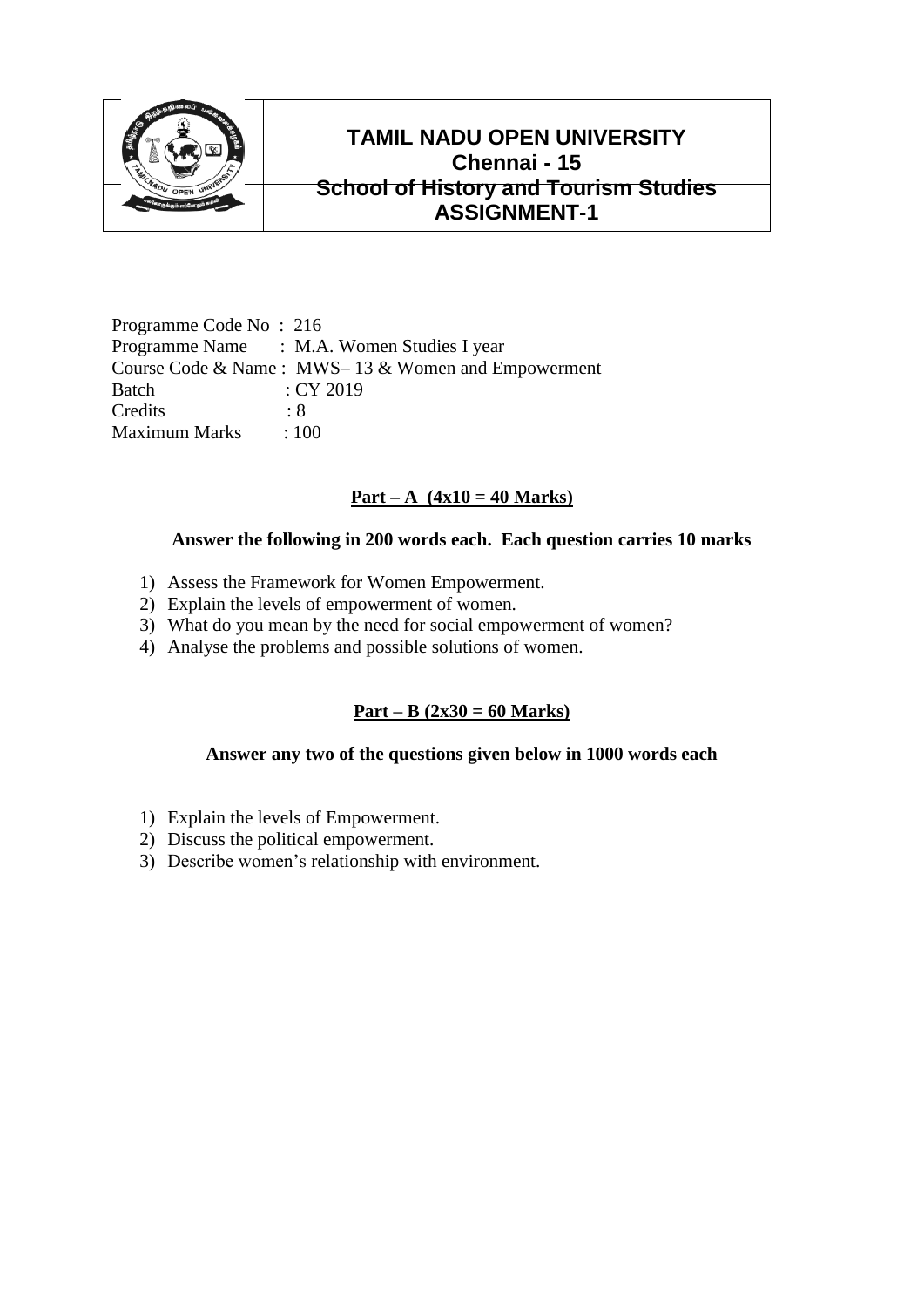

Programme Code No : 216 Programme Name : M.A. Women Studies I year Course Code & Name : MWS– 13 & Women and Empowerment Batch : CY 2019 Credits : 8 Maximum Marks : 100

### **Part – A (4x10 = 40 Marks)**

### **Answer the following in 200 words each. Each question carries 10 marks**

- 1) Give an account of Right of Girl Child.
- 2) Describe about women in organized sector.
- 3) Write an essay on Women in Freedom Movement.
- 4) Sampoorna Grameen Rozgar Yojana (SGRY) Explain.

## **Part – B (2x30 = 60 Marks)**

- 1) Describe the Adverse child sex ratio.
- 2) Discuss the focus of women in Mass media.
- 3) Narrate the role of women in various works.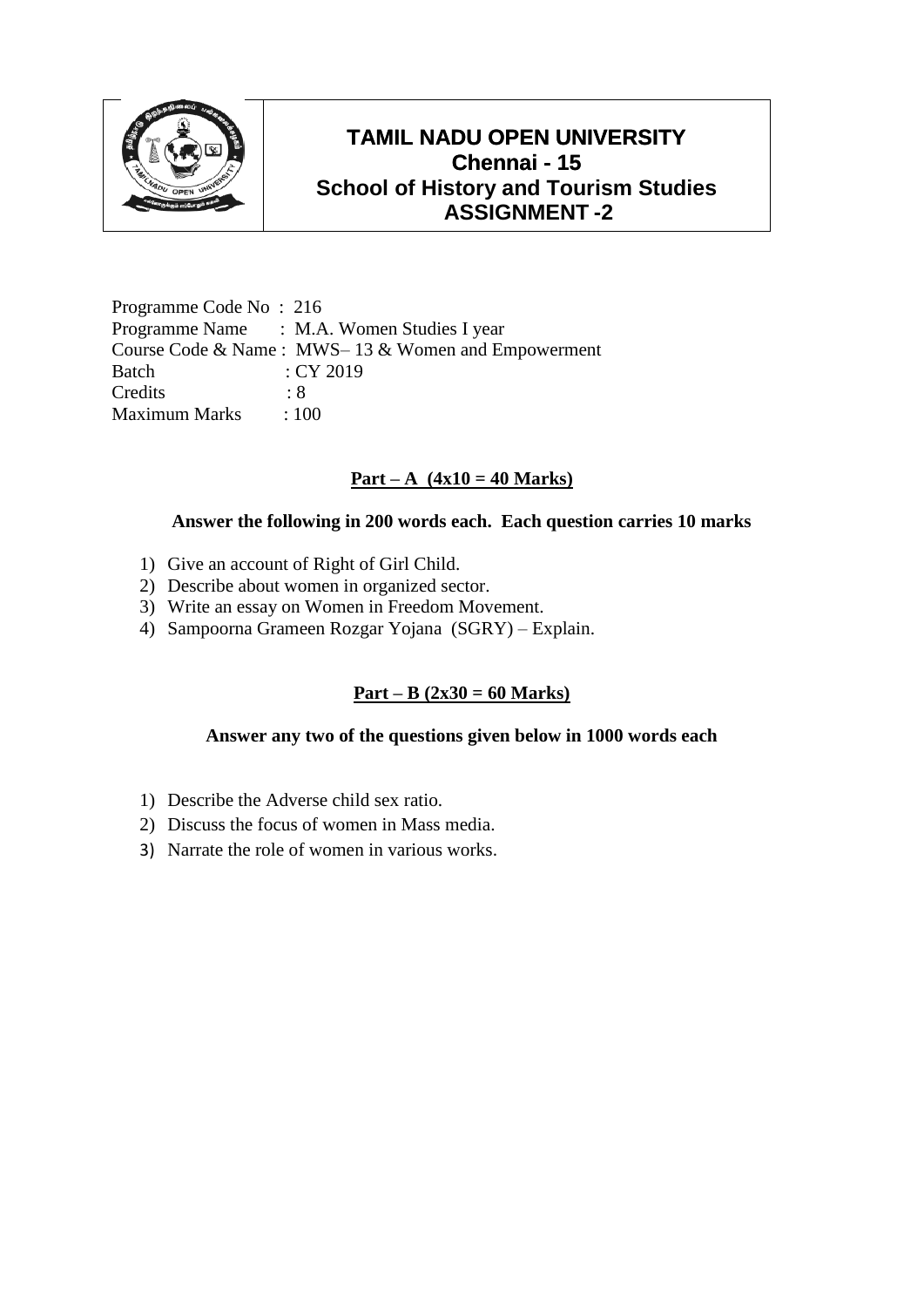

Programme Code No : 216 Programme Name : M.A. Women Studies I year Course Code & Name : MWS– 13 & Women and Empowerment Batch : CY 2019 Credits : 8 Maximum Marks : 100

# **Part – A (4x10 = 40 Marks)**

### **Answer the following in 200 words each. Each question carries 10 marks**

- 1) Explain about Equal Remuneration Act.
- 2) Describe the various welfare schemes introduced by the Government of India for the empowerment of women.
- 3) What is the meaning of capacity building? Explain.
- 4) Write an essay on group discussion.

## **Part – B (2x30 = 60 Marks)**

- 1) Write an essay on Child Development Services and Nutrition Directorate.
- 2) List out the programmes for victimized women.
- 3) Estimate the role of women entrepreneurs.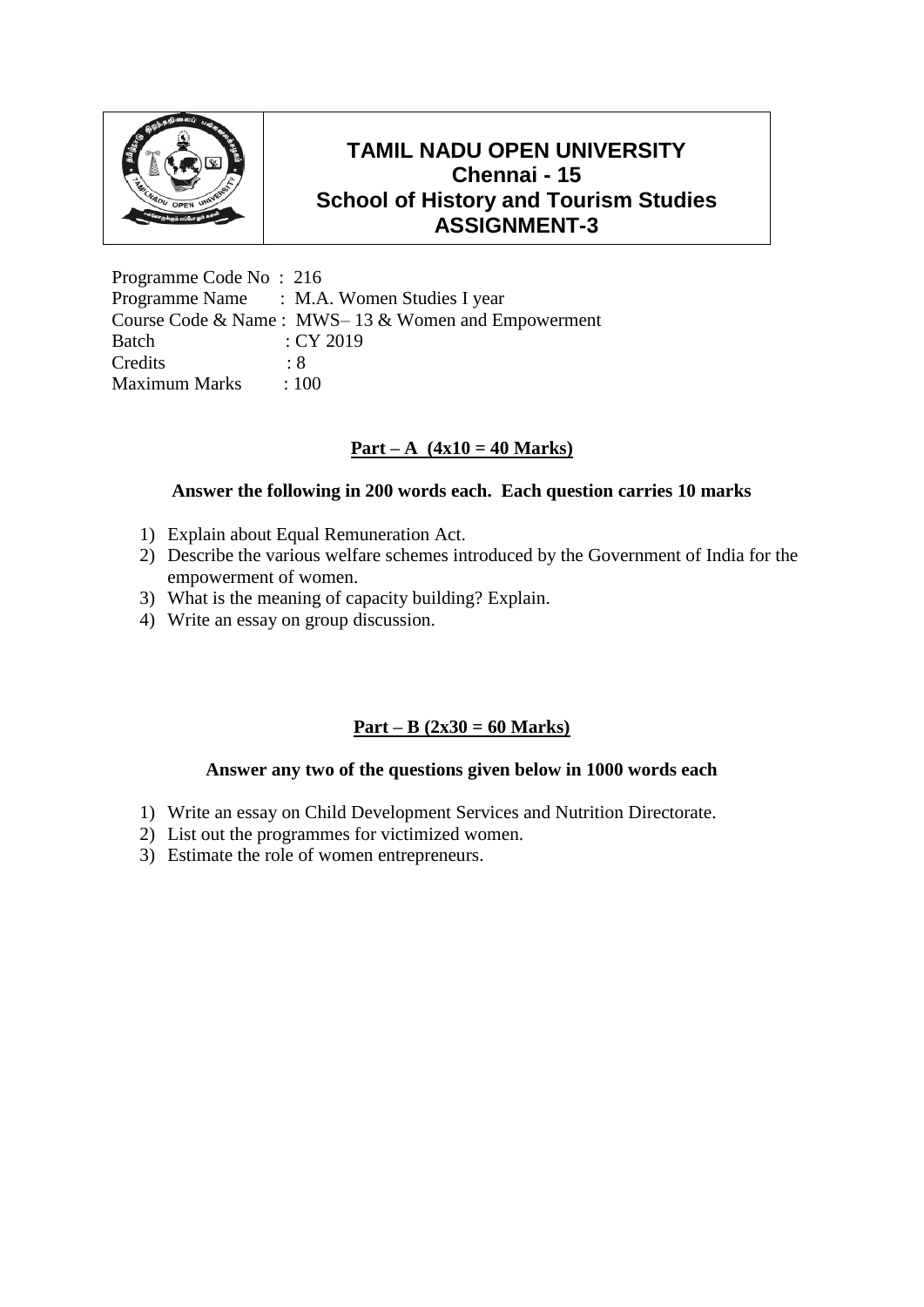

Programme Code No : 216 Programme Name : M.A. Women Studies I year Course Code & Name : MWS– 13 & Women and Empowerment Batch : CY 2019 Credits : 8 Maximum Marks : 100

## **Part – A (4x10 = 40 Marks)**

#### **Answer the following in 200 words each. Each question carries 10 marks**

- 1) Discuss the role of women in politics.
- 2) Estimate the importance of 33% Reservation for women.
- 3) Describe the Laws related to marriage.
- 4) Explain the voluntary Action Bureau and family counselling schemes.

### **Part – B (2x30 = 60 Marks)**

- 1) Write an essay on Self Help Groups.
- 2) Explain the Process extension and movement building.
- 3) Describe the various programmes introduced by the Government of India for the empowerment of women.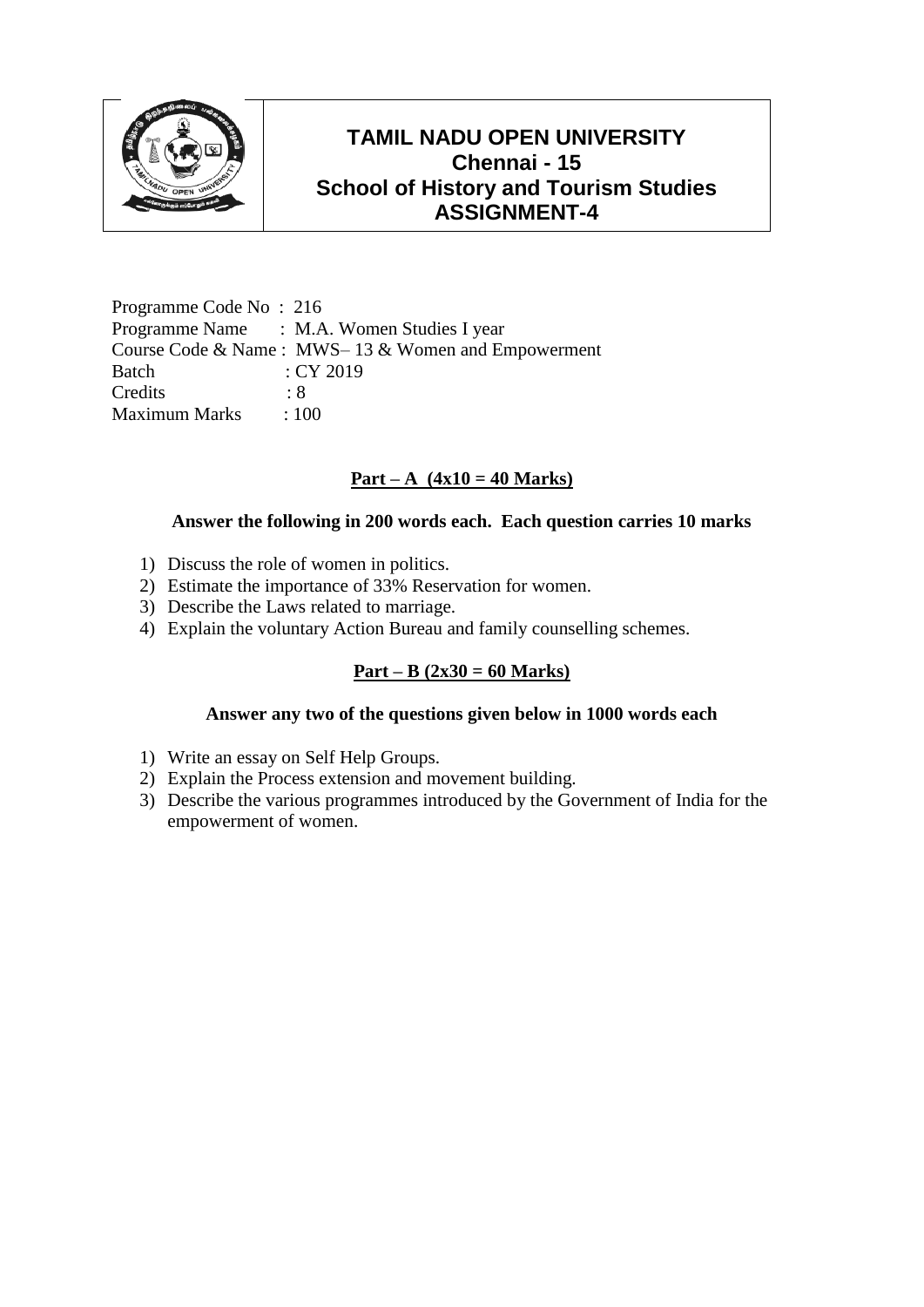

Programme Code No : 216 Programme Name : M.A. Women Studies I year Course Code & Name : MWS– 14 & Women and Human Rights Batch : CY 2019 Credits 6 Maximum Marks : 100

### **Part – A (4x10 = 40 Marks)**

#### **Answer the following in 200 words each. Each question carries 10 marks**

- 1) Explain about the Gender Inequality.
- 2) Discuss about the states parties to the present convention.
- 3) Write an essay on Problems of women.
- 4) What are the human rights of the Girls child?

## **Part – B (2x30 = 60 Marks)**

- 1) Write a essay on British period Women and Law.
- 2) Explain the Rights of Girl child in India.
- 3) Explain the New forms of human rights educating.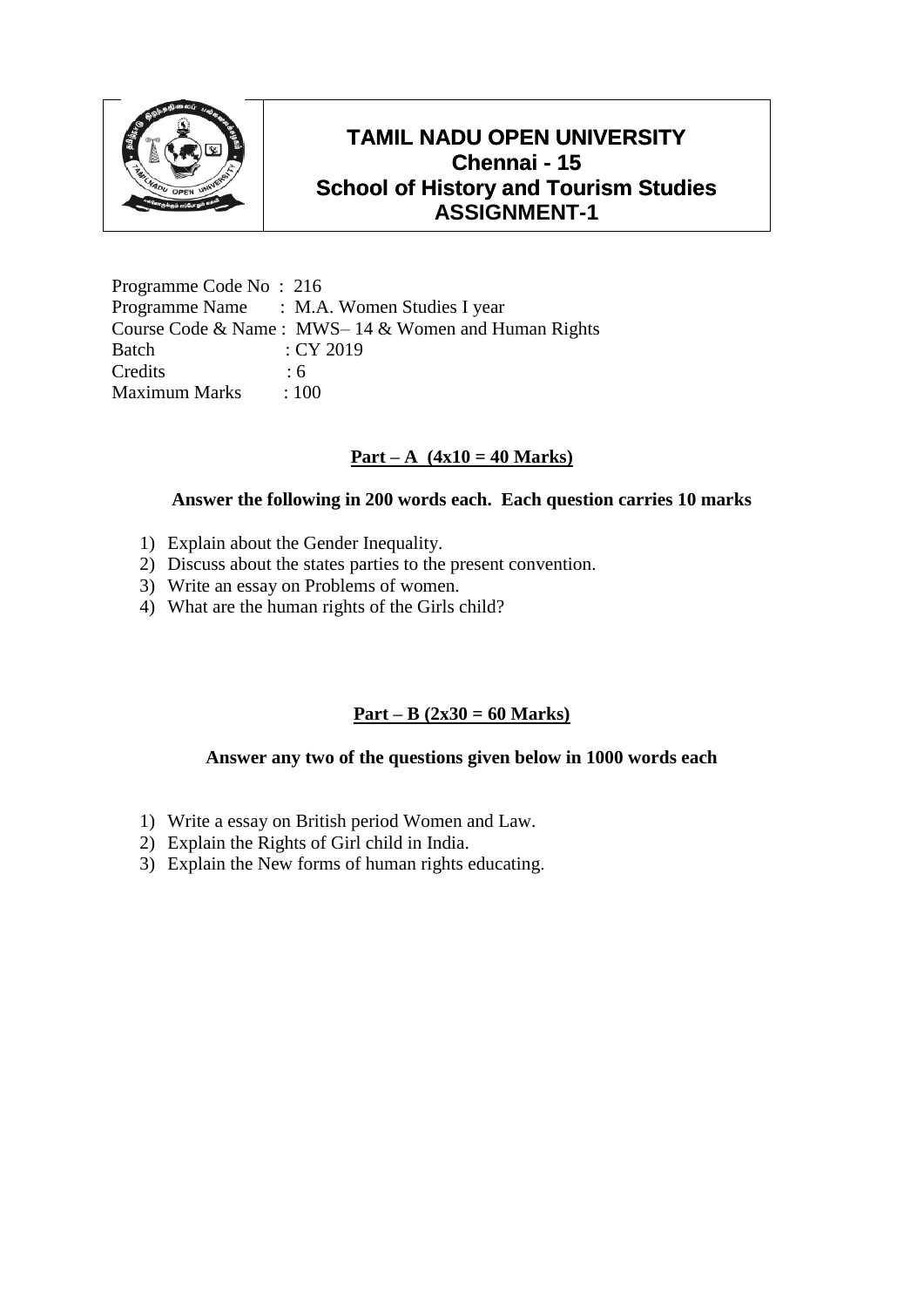

Programme Code No : 216 Programme Name : M.A. Women Studies I year Course Code & Name : MWS– 14 & Women and Human Rights Batch : CY 2019 Credits : 6 Maximum Marks : 100

# **Part** – **A**  $(4x10 = 40$  Marks)

### **Answer the following in 200 words each. Each question carries 10 marks**

- 1) Explain the importance of human rights education.
- 2) Discuss the Public campaign for human rights.
- 3) Describe the concepts and importance of human rights in education?
- 4) Describe the human rights council.

## **Part – B (2x30 = 60 Marks)**

- 1) Explain the Women's Rights in India.
- 2) Explain the Declaration on the Elimination of Discrimination Against Women.
- 3) Explain the Problems of women.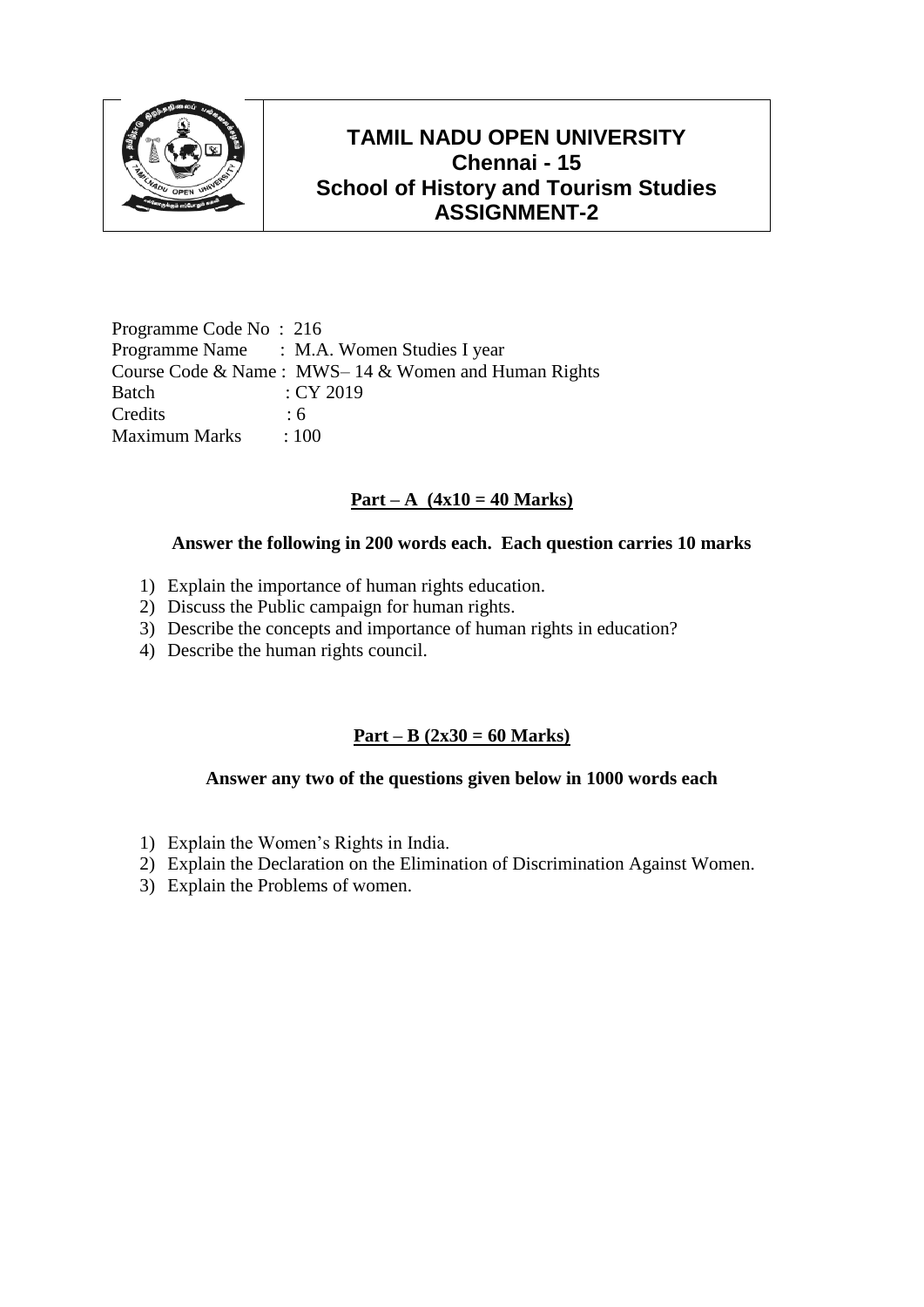

Programme Code No : 216 Programme Name : M.A. Women Studies I year Course Code & Name : MWS – 14 & Women and Human Rights Batch : CY 2019 Credits : 6 Maximum Marks : 100

## **Part – A (4x10 = 40 Marks)**

#### **Answer the following in 200 words each. Each question carries 10 marks**

- 1) Write an essay on the story of Human Rights.
- 2) Describe the National Council for Women in India.
- 3) Asses the role of Human Rights Council.
- 4) Explain about the Chronology of Events Regarding Human Rights in India.

### **Part – B (2x30 = 60 Marks)**

- 1) Explain the National Council for women in India.
- 2) Discuss about the National Human Rights Commission.
- 3) Write an essay about the problems of Women.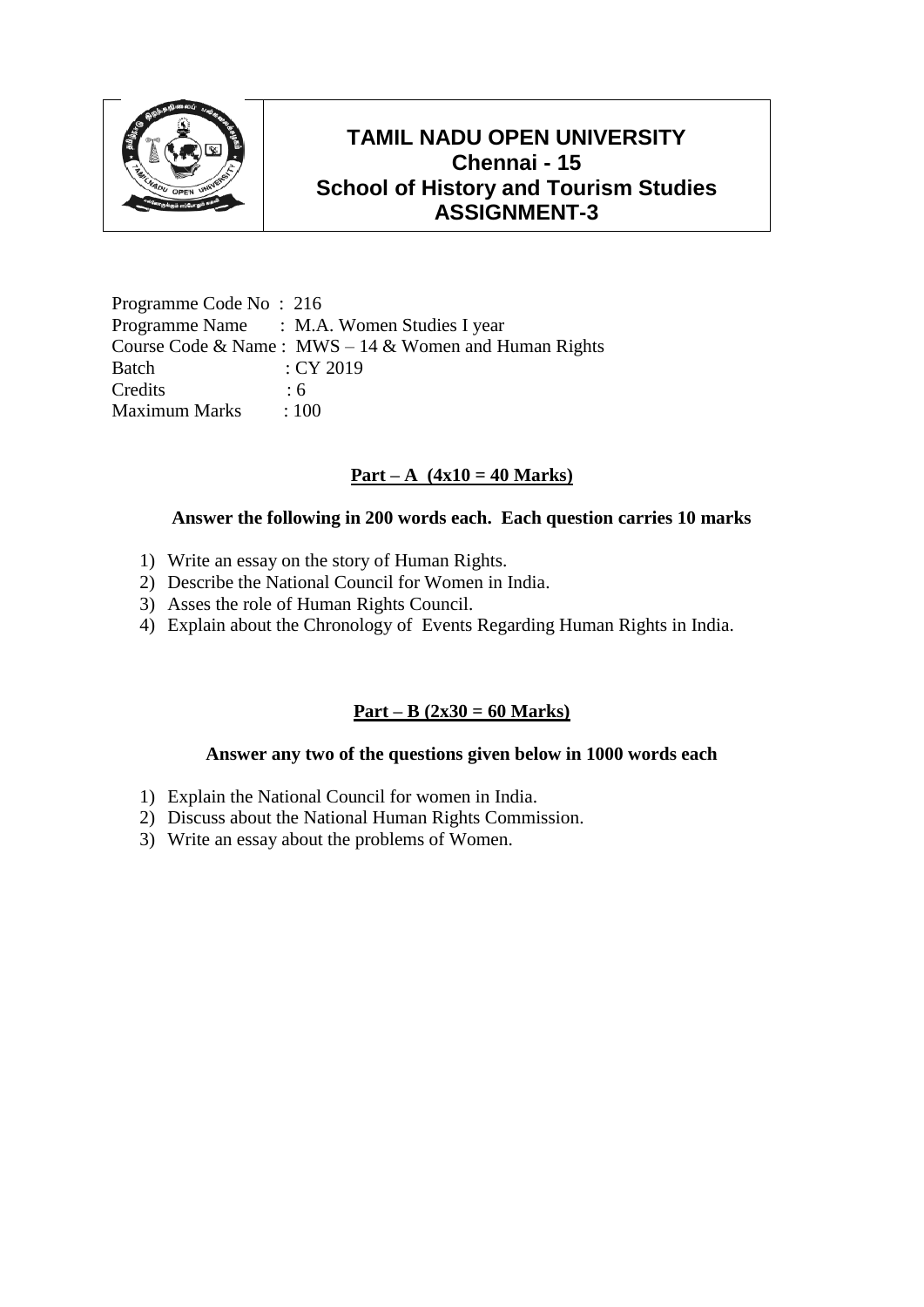

Programme Code No : 216 Programme Name : M.A. Women Studies I year Course Code & Name : MWS– 15 & Women and Environment Batch : CY 2019 Credits 6 Maximum Marks : 100

### **Part – A (4x10 = 40 Marks)**

#### **Answer the following in 200 words each. Each question carries 10 marks**

- 1) What is environment? Briefly Explain?
- 2) What are the four segments of environment?
- 3) What is depletion of resources?
- 4) What is pollution? How are they classified?

### **Part – B (2x30 = 60 Marks)**

- 1) "women in nature" Explain.
- 2) What is Global Warming? Give its impacts on environment.
- 3) What is deforestation? Discuss?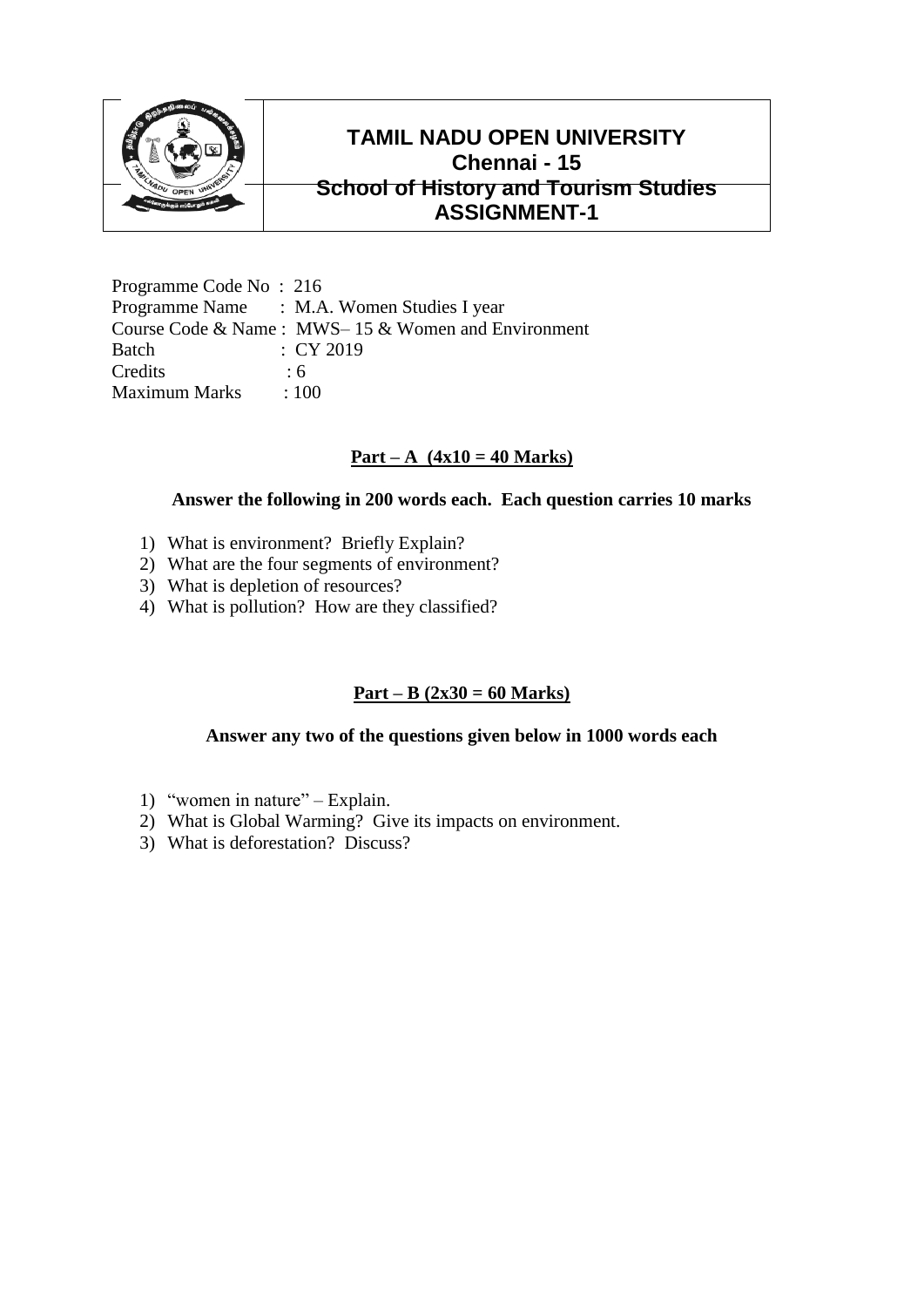

Programme Code No : 216 Programme Name : M.A. Women Studies I year Course Code & Name : MWS– 15 & Women and Environment Batch : CY 2019 Credits : 6 Maximum Marks : 100

### $Part - A (4x10 = 40 Marks)$

#### **Answer the following in 200 words each. Each question carries 10 marks**

- 1) What is an environmental study?
- 2) What are the components of environment?
- 3) What is environmental degradation?
- 4) What is depletion of resources?

## **Part – B (2x30 = 60 Marks)**

- 1) What are the four segments of Environment?
- 2) What do you know about Ganga Avatarana in the Light of Ecology?
- 3) Analyze the causes and impact of poverty.